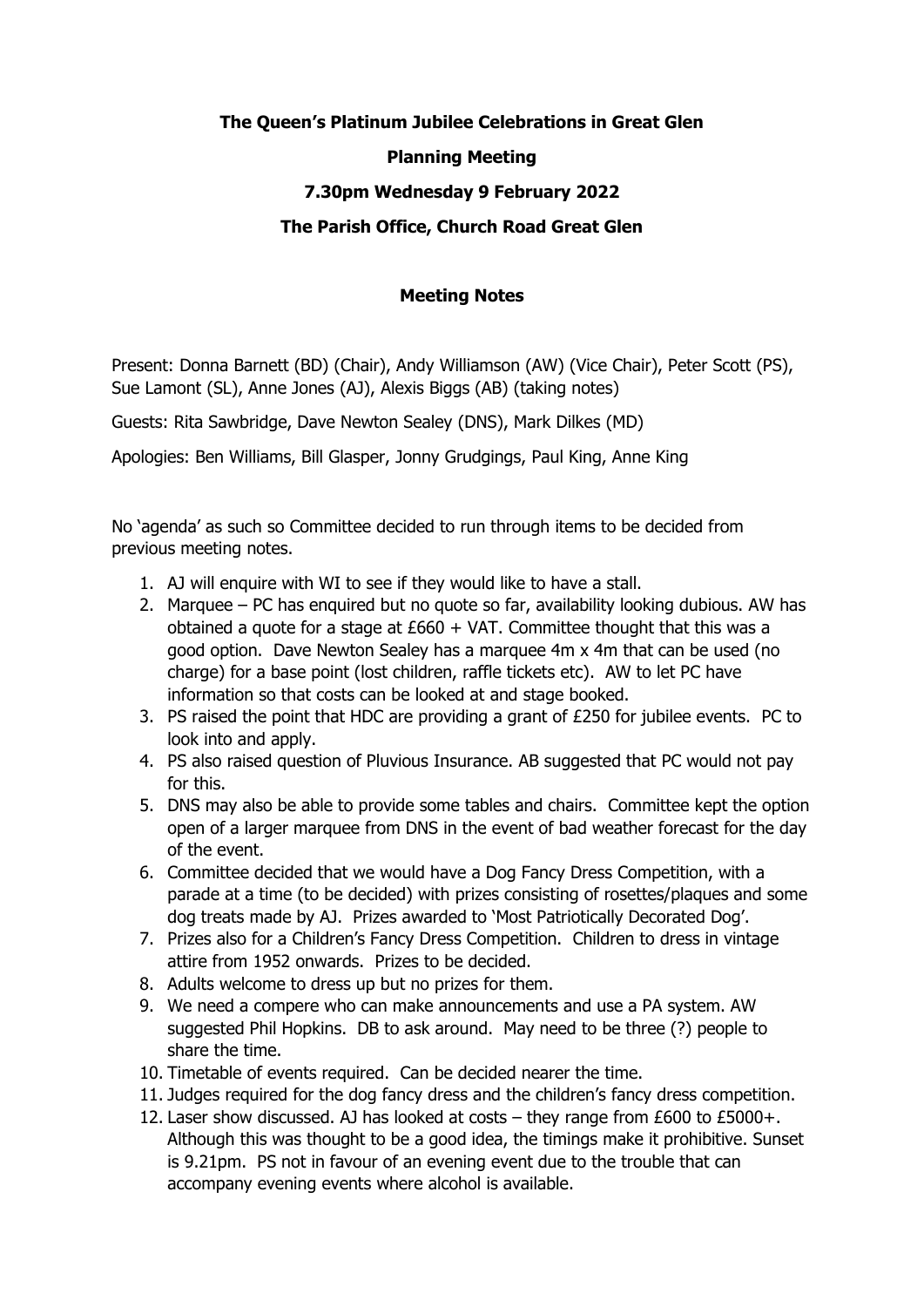- 13. Event timing and duration. After much discussion it was decided that 12 midday through to 9pm would be appropriate. Security provided by an outside source should be arranged from 6.30pm through to 9pm. AW to look at costs of a company he has used previously.
- 14. Parking. Stallholders can park directly behind their pitch. Organised removal of cars at a set time for those stallholders not wishing to participate in the evening events.
- 15. PC may be asked to remove the fence near to tennis courts to allow access/egress of cars.
- 16. Car park only available for Disabled Badge Holders. Car park closed to everyone else. AW has some signs (CAR PARK CLOSED) we can use. Need to make sure marketing nearer the time makes people aware.
- 17. Tennis Club events on 4/6/22? PC to check with Tennis Club.
- 18. Hot Food available. DNS to provide jacket potatoes and potentially burgers etc. Committee will also ask the Fish and Chip Van and Pizza Van. Commercial enterprises that support the village normally were thought to be acceptable. An ice cream van has also been booked.
- 19. Consideration given to the charges for stalls/food providers. Usual (Wheelbarrow Race and previous events) charges are 10 per cent of takings given to event organisers for charity – the church clock refurbishment. All agreed that 10 per cent was acceptable.
- 20. Consensus was that the stalls should be provided by local community organisations and commercial organisations that usually support the village. Currently have 13 small businesses interested. We do not want to lose sight of the intention of the event – a celebration of the platinum jubilee and to bring the village together. A community feeling, not a commercial enterprise. Any profits going towards a local cause.
- 21. Drinks to be provided by Sports and Social Club. Committee to get in touch with Tipple and Fizz also.
- 22. AJ asked that we also provide Asian style food. Potential for Diviesh Shah's wife (County Pharmacy) to pride samosas. Committee to make enquiries.
- 23. Positioning of stage and stalls discussed in brief. Stage at end close to containers. Stalls fanning out around edges from this point. Daytime stalls further away, so that they can exit during late afternoon, leaving the remaining stalls close to the stage area. Pegging out of an 'free' area in front of the stage required.
- 24. Raffle. DB has asked for raffle prizes from local businesses and will cast the net wider for some larger donations. AW has provided some contacts. It was thought that printed raffle booklets worked best. Approx cost of printing £40 for 5000 tickets. Enquiries to be made.
- 25. Electric at S&S club. Thought to be perfectly okay for stage use only. Other operators must bring generators. AB pointed out that S&S club pay the electricity bill!
- 26. Vintage car display. AB discussed with Andrew Duerden who said that he would be away for the weekend of the event and could not participate. He also had doubts about how many vintage cars existed in the village. At a previous event he brought along a 1952 Vauxhall but he was the only exhibitor. Committee decided that the vintage car section would not be viable.
- 27. Management and staffing. Many people will be required to man this event. Committee will be recruiting people.